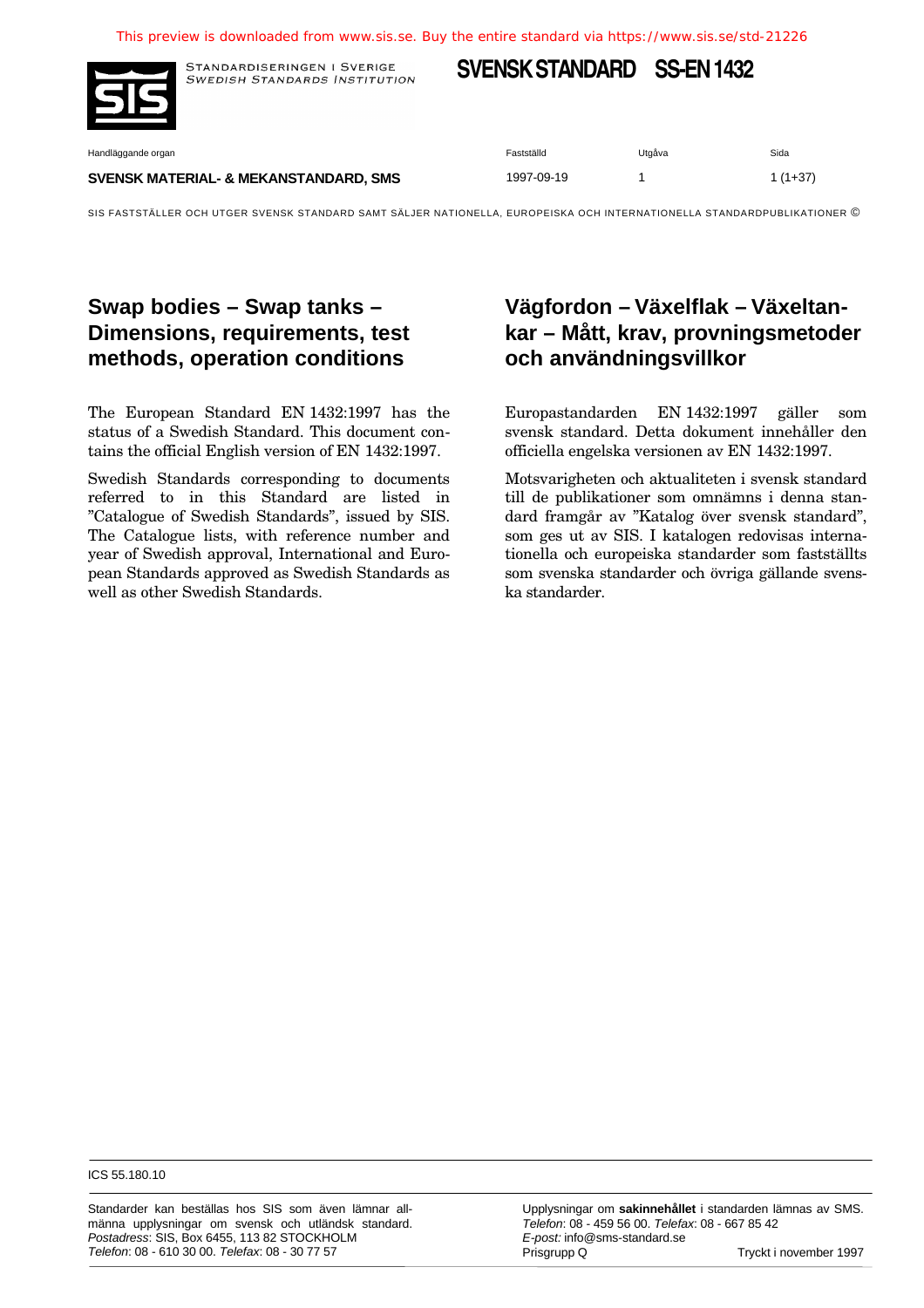This preview is downloaded from www.sis.se. Buy the entire standard via https://www.sis.se/std-21226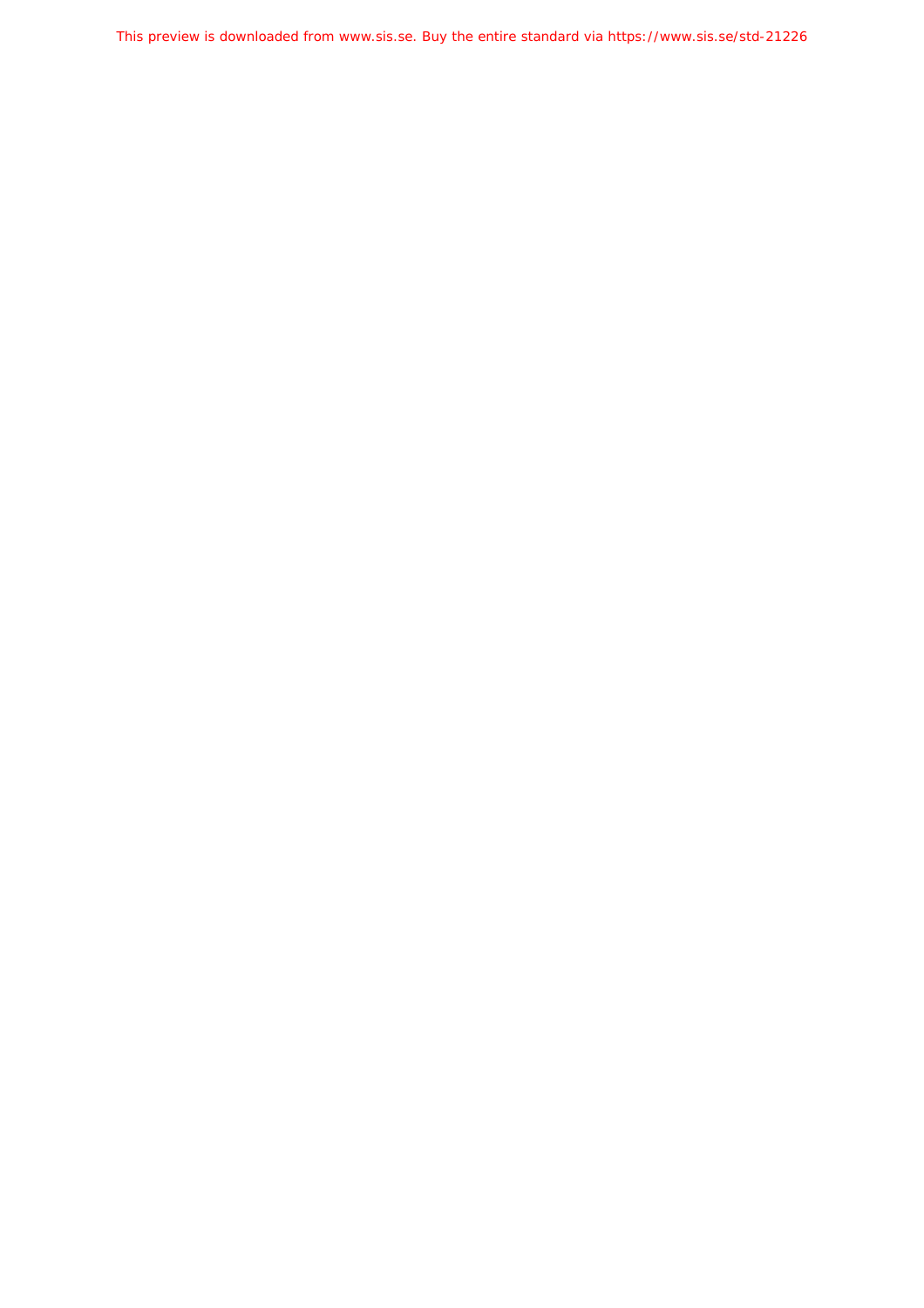# EUROPEAN STANDARD NORME EUROPÉENNE EUROPÄISCHE NORM

**EN 1432**

May 1997

ICS 55.180.10

Descriptors: rail transport, road transport, inland waterway transport, sea transport, freight transport, dangerous good transport, swap bodies, tanks: containers, dimensions, dimensional tolerances, interchangeability, performance evaluation, operating requirements, tests, mechanical strength, marking, certification

English version

# **Swap bodies – Swap tanks – Dimensions, requirements, test methods, operation conditions**

Caisses mobiles – Caisses mobiles citernes – Dimensions, prescriptions, méthodes d'essai, conditions d'exploitation

Wechselbehälter – Wechseltanks – Maße, Anforderungen, Prüfverfahren, Betriebsbedingungen

This European Standard was approved by CEN on 1997-04-10. CEN members are bound to comply with the CEN/CENELEC Internal Regulations which stipulate the conditions for giving this European Standard the status of a national standard without any alteration.

Up-to-date lists and bibliographical references concerning such national standards may be obtained on application to the Central Secretariat or to any CEN member.

The European Standards exist in three official versions (English, French, German). A version in any other language made by translation under the responsibility of a CEN member into its own language and notified to the Central Secretariat has the same status as the official versions.

CEN members are the national standards bodies of Austria, Belgium, Denmark, Finland, France, Germany, Greece, Iceland, Ireland, Italy, Luxembourg, Netherlands, Norway, Portugal, Spain, Sweden, Switzerland and United Kingdom.



European Committee for Standardization Comité Européen de Normalisation Europäisches Komitee für Normung

Central Secretariat: rue de Stassart 36, B-1050 BRUSSELS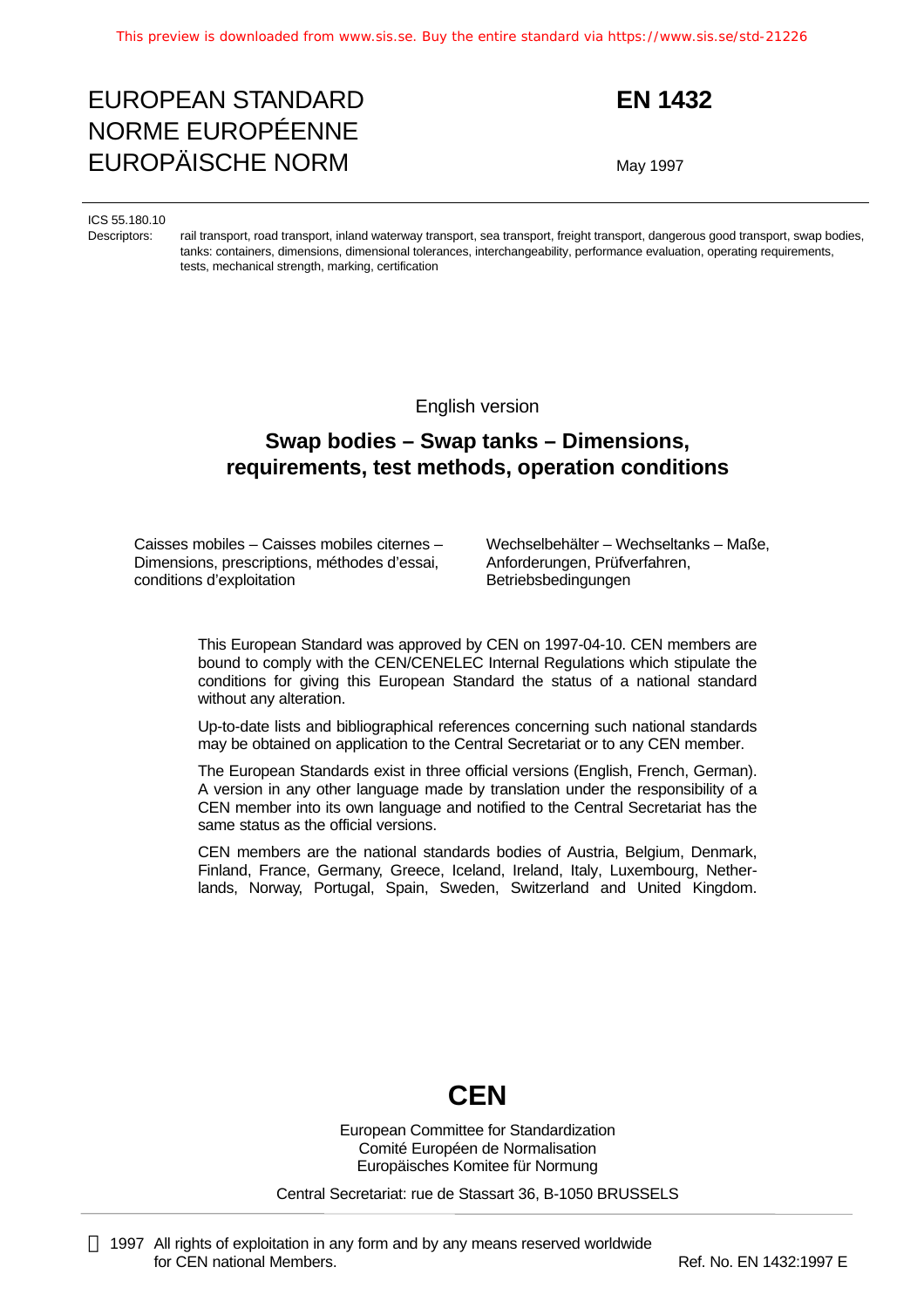Page 2 EN 1432:1997

|                | Contents                            |    |
|----------------|-------------------------------------|----|
| Foreword       |                                     |    |
| Introduction   |                                     |    |
| $\mathbf{1}$   | <b>Scope</b>                        | 5  |
| $\overline{2}$ | Normative references                | 5  |
| 3              | Definitions and abbreviations       | 6  |
| 4              | Dimensions and ratings              | 9  |
| 5              | Requirements                        | 10 |
| 6              | Mandatory features for the tank     | 12 |
| 7              | Optional features for the tank      | 14 |
| 8              | Minimum features for the framework  | 14 |
| 9              | Optional features for the framework | 16 |
| 10             | Testing                             | 17 |
| 11             | Marking                             | 26 |
| 12             | Data plates                         | 27 |
| 13             | Operation conditions                | 27 |
| 14             | Certification                       | 27 |

|  | Annex A (informative) | Bibliography                                                                                | 28 |
|--|-----------------------|---------------------------------------------------------------------------------------------|----|
|  | Annex B (normative)   | Graphic presentation of tests<br>according to clause 10                                     | 29 |
|  | Annex C (normative)   | Details of requirements for load<br>transfer areas in the base struc-<br>ture of swap tanks | 33 |
|  | Annex D (informative) | Data plate                                                                                  | 35 |
|  | Annex E (informative) | Dimensions of swap tanks                                                                    | 37 |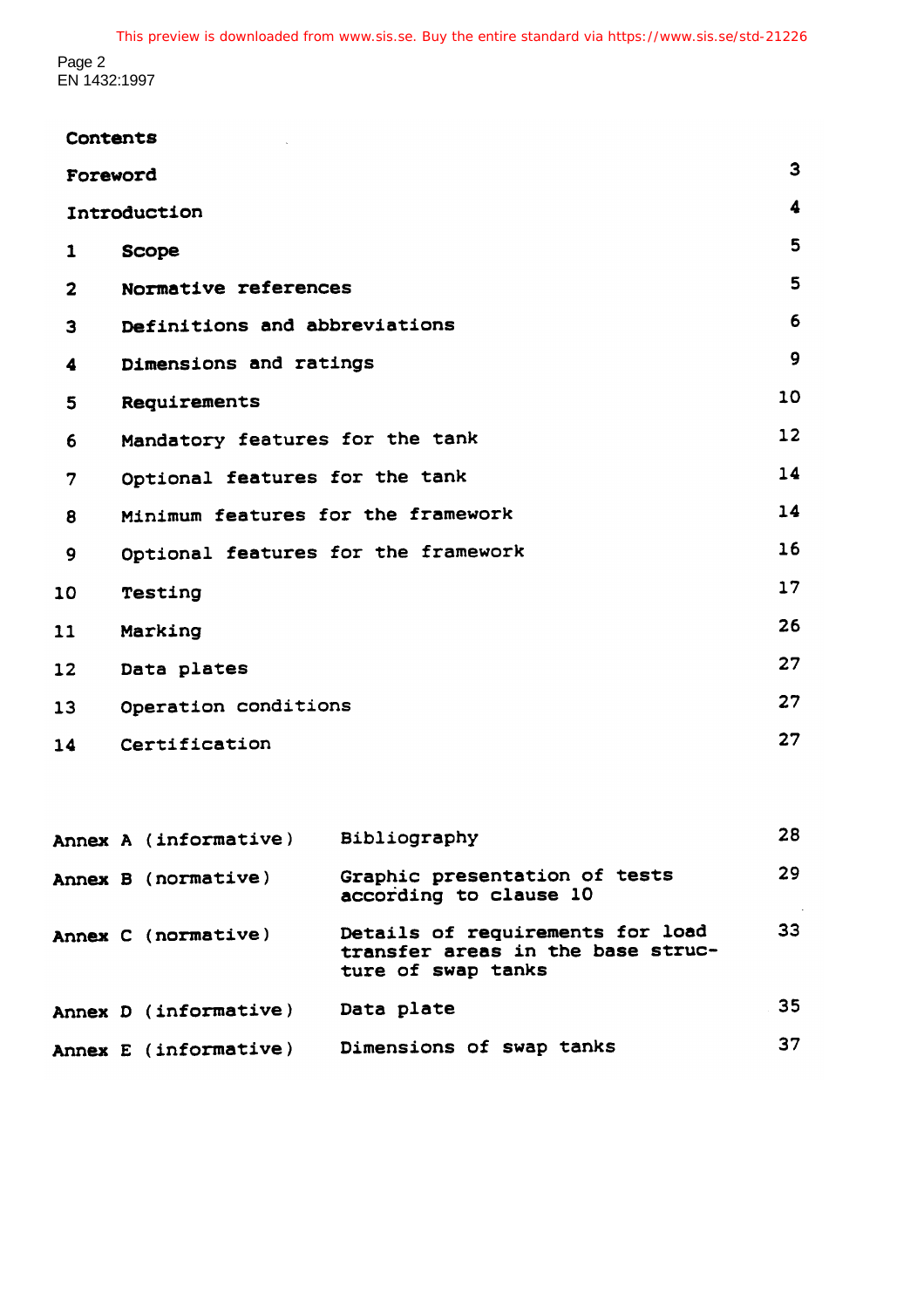### Foreword

This European Standard has been prepared by Technical Committee<br>CEN/TC 119 "Swap bodies for combined goods transport", the secretariat of which is held by DIN.

This European Standard shall be given the status of a national standard, either by publication of an identical text or by<br>endorsement, at the latest by November 1997, and conflicting national standards shall be withdrawn at the latest by November 1997.

At the 6th meeting of CEN/TC 119 in Frankfurt/M. in July 1993, the basic decisions for publication of a Draft European Standard had been taken. At that meeting, delegations from the following<br>countries participated: Germany, The Netherlands, Norway, United Kingdom. The following organization contributed to the preparation of the standard: International Union of Railways.

According to the CEN/CENELEC Internal Regulations, the national According to the CEN/CENELEC Internal Regulations, the hardcomar<br>standards organizations of the following countries are bound to<br>implement this European Standard: Austria, Belgium, Czech Republic,<br>Denmark, Finland, France, Luxembourg, Netherlands, Norway, Portugal, Spain, Sweden, Switzerland and the United Kingdom.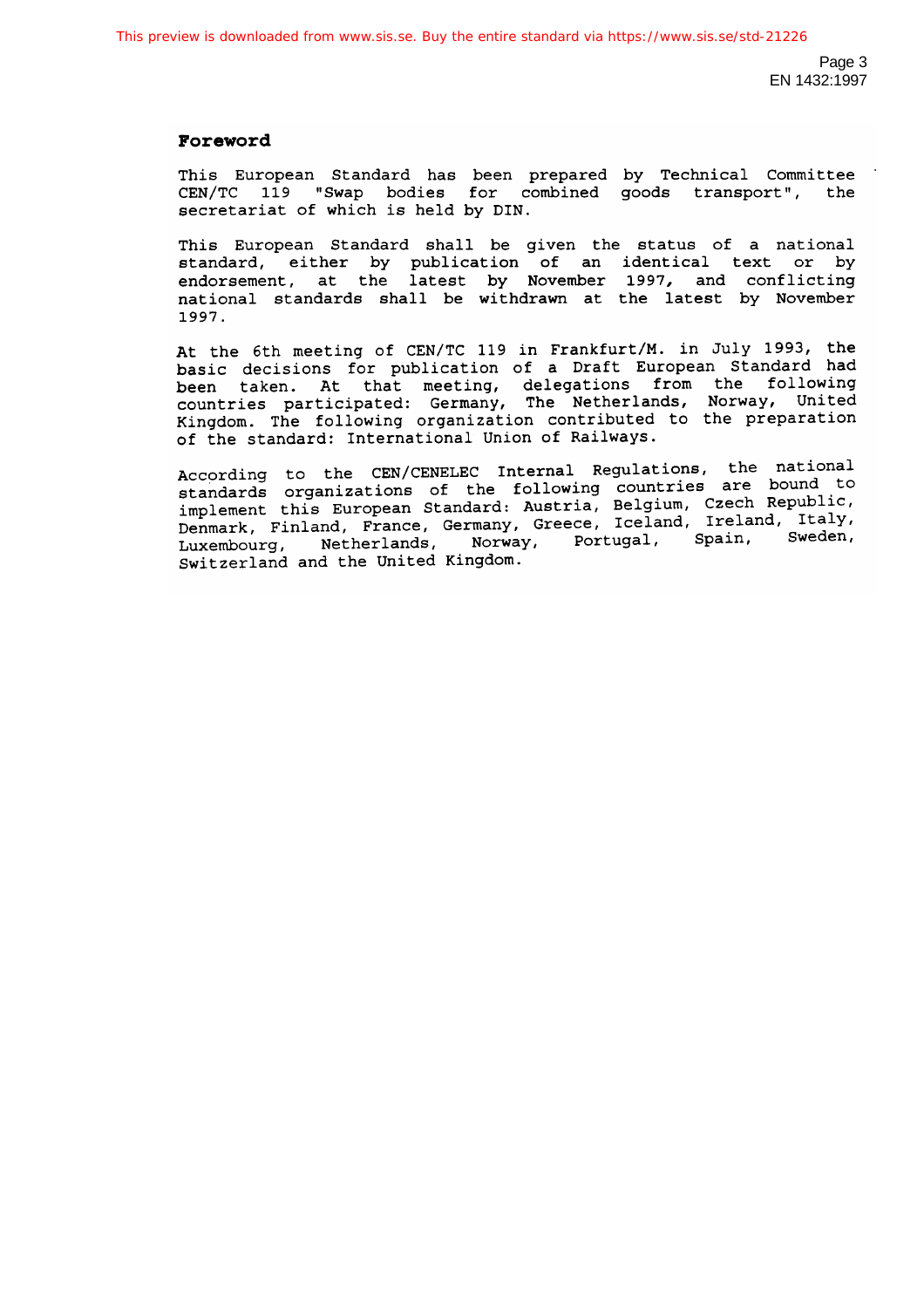### Introduction

Swap tanks are employed for the exchange of goods and are suitable for transportation by road, rail and Ro/Ro ferry services including interchanges between these modes of transportation.

Swap tanks certified according to this European Standard have a base frame which can be secured by twist locks or pins of rail and road vehicles complying to the relevant requirements of ISO 668 "Series 1 freight containers - Classification, dimensions and ratings". Their maximum external dimensions and ratings have been determined by international and national vehicle dimensions allowed for road and rail traffic. They are designed for lifting and handling in a loaded condition by grappler arms and other safe methods, but need not be stackable.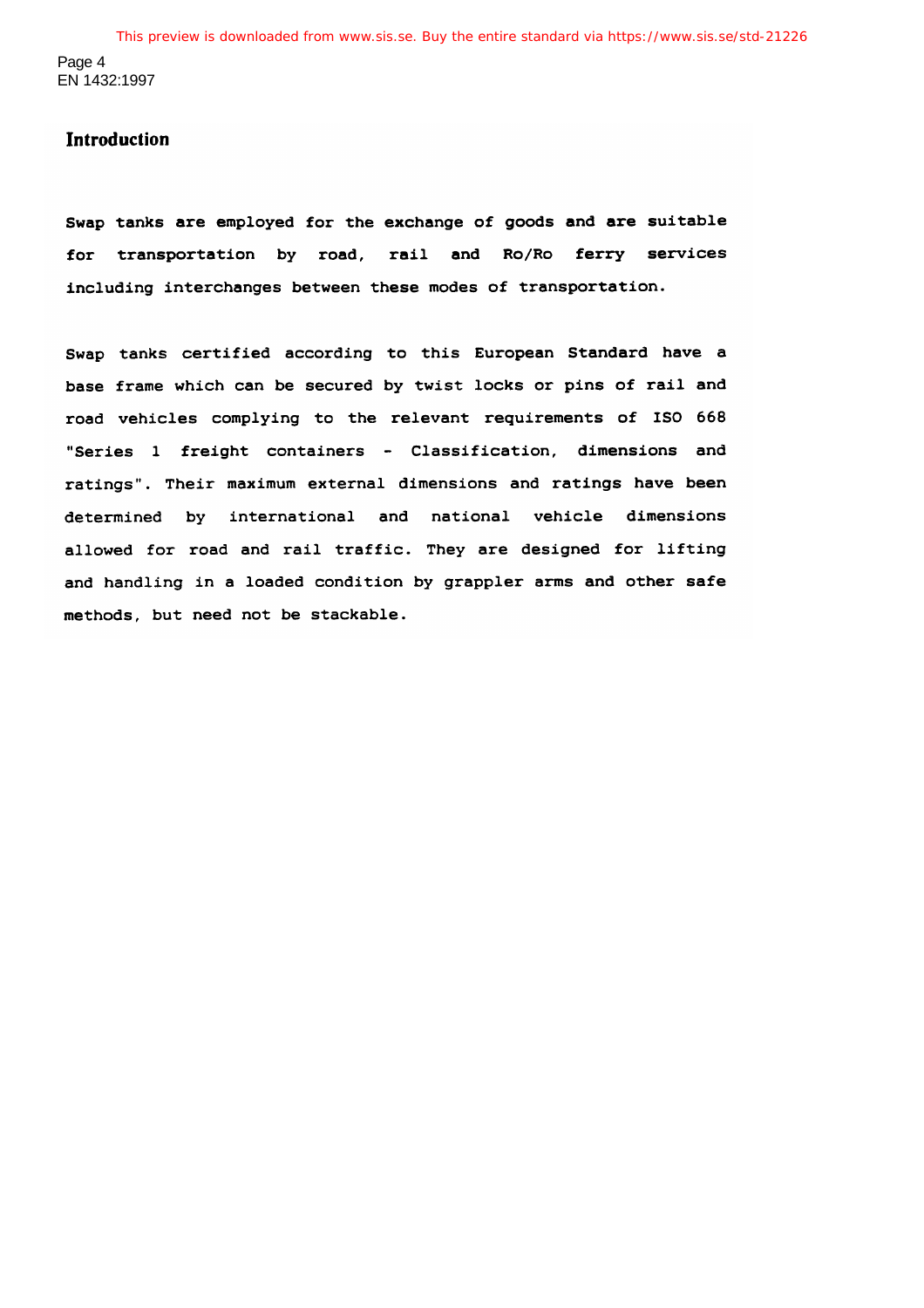#### $\mathbf{1}$ **Scope**

This Standard specifies the main dimensional and design<br>characteristics, ratings, test methods, and operational<br>requirements of swap tanks to be used within domestic and international multimodal traffic by road, rail, short sea, inland waterways, Ro/Ro, or ferry transport.

Swap tanks are not intended for intercontinental deep-sea traffic.

Except where otherwise stated, the requirements of this European Standard are minima for design and maxima for operation.

Besides the requirements of this European Standard, additional (European) safety and transport requirements can apply. Swap tanks to be used for the carriage of dangerous goods are subject to national and international requirements as applied by the competent authorities.

NOTE: International requirements are, for example:

- for the transportation of dangerous goods: ADR, RID, IMO/IMDG, UNMM "Orange book",

- for the transportation of perishable goods: ATP,

- for safety and customs conventions: CCC, CSC, TIR.

 $(see$  Annex  $A)$ .

#### Normative references  $\overline{2}$

This European Standard incorporates by dated or undated reference, provisions from other publications. These normative references are cited at the appropriate places in the text and the publications are listed hereafter. For dated references, subsequent amendments to or revisions of any of these publications apply to this European Standard only when incorporated in it by amendment or<br>revision. For undated references the latest edition of the publication referred to applies.

| EN 283<br>EN 284:1992 | Swap bodies - Testing<br>Swap bodies - Swap bodies of class C -                                                                     |
|-----------------------|-------------------------------------------------------------------------------------------------------------------------------------|
| EN 45 001             | Dimensions and general requirements<br>General criteria for the operation of testing<br>laboratories                                |
| EN 45 002             | General criteria for the assessment of testing<br>laboratories                                                                      |
| EN 452:1995           | Swap bodies - Swap bodies of Class A -<br>Dimensions and general requirements                                                       |
| ISO 1161:1984         | Series 1 freight containers - Corner fittings-<br>Specification                                                                     |
| ISO 1496-1:1990       | Series 1 freight containers - Specification and<br>testing - Part 1: General cargo containers for<br>general purposes               |
| ISO 1496-3:1995       | Series 1 freight containers - Specification and<br>testing - Part 3: Tank containers for liquids,<br>gases and pressurized dry bulk |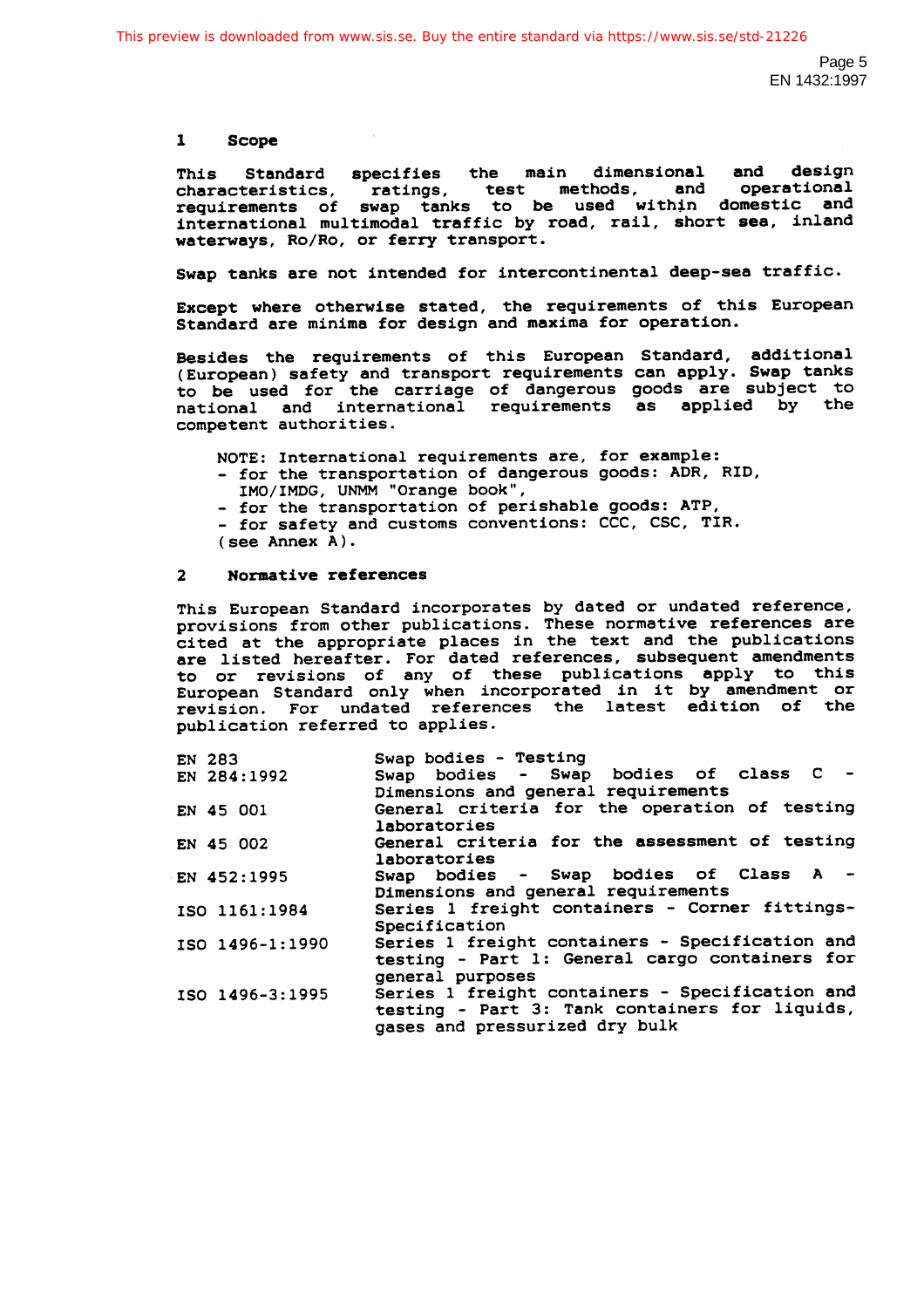This preview is downloaded from www.sis.se. Buy the entire standard via https://www.sis.se/std-21226 Page 6 FN 1432.1997

ISO 9669:1990 Series 1 freight containers - Interface  $\sim 10^6$ connections for tank containers ISO 6346:1995 Freight containers - Coding, identification and marking UIC  $592 - 2:1994$ \*) Large containers for land transport Technical conditions Swap bodies which can be handled by grabs -UIC  $592-4:1985*$ ) Technical conditions UIC 596-6:1991\*) Traffic of road vehicles in wagons; Technical organisation - Conditions for coding load units in combined transport and combined transport lines

#### Definitions and abbreviations 3

For the purposes of this standard, the following definitions apply:

#### 3.1 Abbreviations

dangerous goods D

- **ND** non-dangerous goods
- $9,81 \text{ m/s}^2$ q
- acceleration specified in this European Standard G  $(see 10.7.2)$
- acceleration to be measured during the tests
- $S<sub>1</sub>$ <sub>R</sub><sup>1</sup> maximum gross mass of the swap tank during the tests

#### $3.2$ Swap tank

Article of transport equipment for the intermodal carriage of nondangerous or dangerous liquids, gases, and dry bulk.

#### 3.3 Tank

The vessel and associated piping and fittings which are designed to contain the cargo carried.

#### 3.4 Framework

The tank mounting and all load-bearing elements which transfer<br>static and dynamic forces arising out of the lifting, handling, securing, and transport of the swap tank as a whole.

<sup>\*)</sup> Can be obtained: UIC; 16, Rue Jean Rey; F-75015 Paris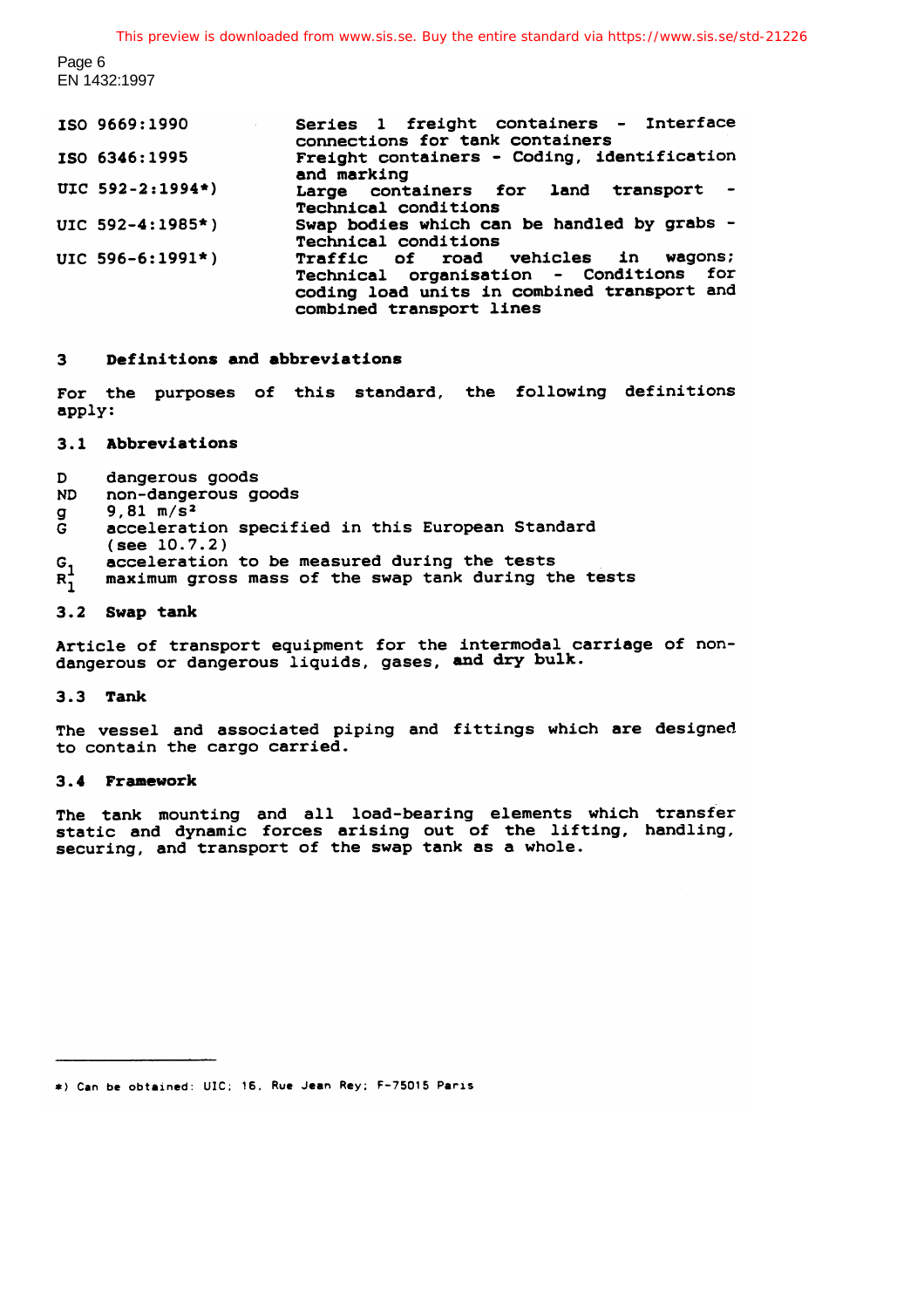### 3.5 Compartment

Any fluid-tight section of the tank formed by the shell, ends, or bulk heads.

NOTE: Baffles, surge plates, or other perforated plates do not form tank compartments within the meaning of this definition.

## 3.6 Test pressure<sup>1)</sup>

The gauge pressure at which the tank is tested.

### 3.7 Maximum allowable working pressure<sup>1)</sup>

The highest pressure assigned by a competent authority to a<br>particular tank, above which that tank is not intended to be operated.

#### 3.8 Liquid

A fluid substance having a vapour pressure (absolute) not greater then 300 kPa<sup> $'$ </sup> at 50 °C.

#### $3.9$  Gas

A fluid substance having a vapour pressure (absolute) greater than A fluid substance having a vapour process (essentially in 50°C, or as otherwise defined by the competent authority.

#### 3.10 Dry bulk

Assemblies of separate solid particles normally substantially in contact with one another which are - or can be rendered - capable of fluid flow.

### 3.11 Dangerous goods

Those substances classified as dangerous by the United Nations Committee of experts on the transport of dangerous goods or by the competent authority as defined in 3.12.

#### 3.12 Competent authority

The authority or authorities designated as such for the approval of swap tanks for the transport of dangerous materials in each country and in each specific case by the government concerned.

#### 3.13 Recognized inspection agency

An adequately qualified expert body recognized as such for the<br>certification and inspection of swap tanks by the parties involved.

<sup>1)</sup> Pressure terminology see EN 764

 $\frac{1}{2}$  300 kPa  $\frac{1}{2}$  3 bar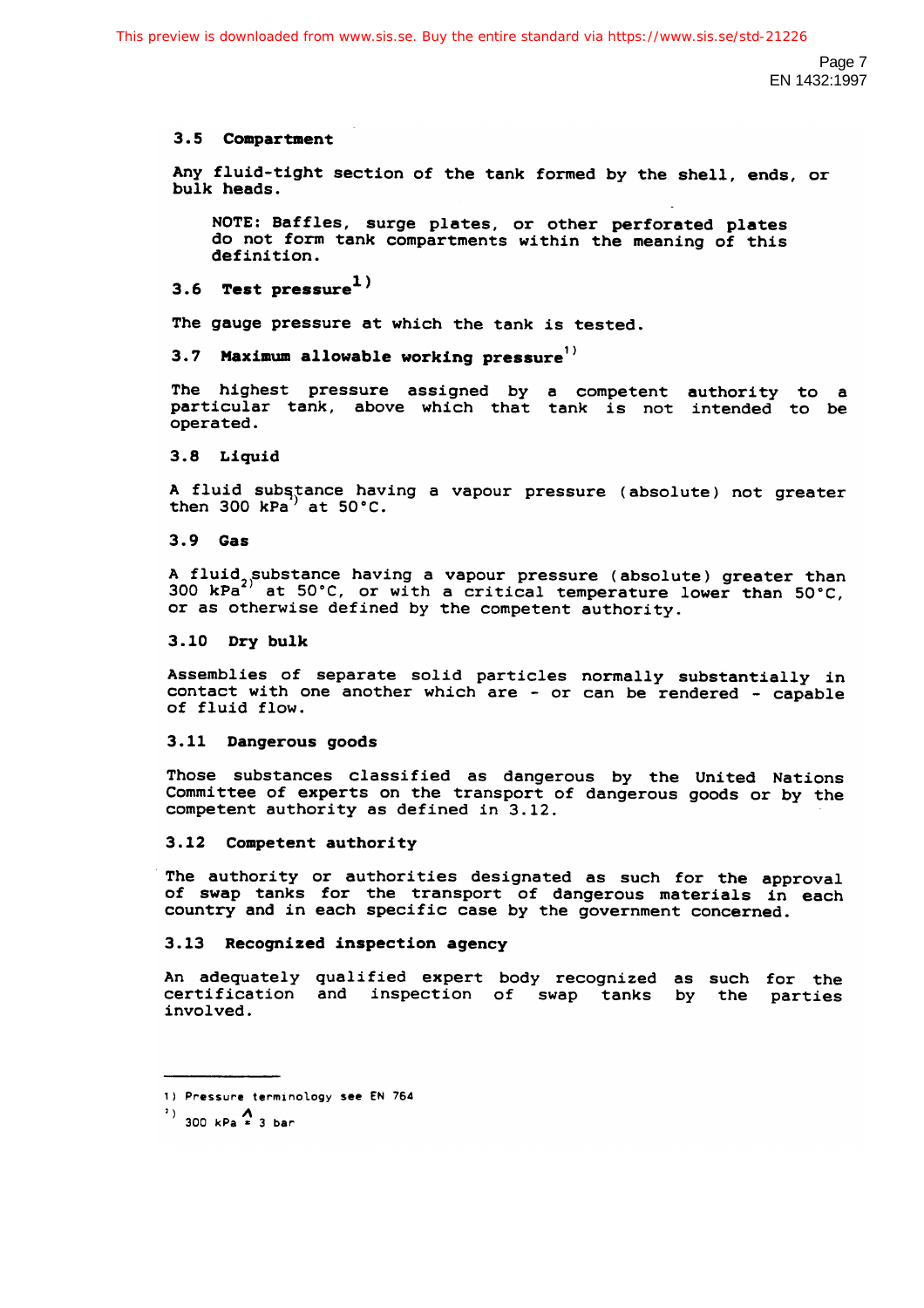This preview is downloaded from www.sis.se. Buy the entire standard via https://www.sis.se/std-21226

Page 8 FN 1432.1997

#### 3.14 Manufacturer's expert

Person authorized by the manufacturer and customer to witness tests not requiring a competent authority. The manufacturer's expert is not connected in any way to design and/or production in any of the manufacturer's facilities.

#### 3.15 Rating R

The maximum gross mass of the swap tank as given in table 1.

3.16 Tare mass T

The mass of an empty swap tank in its operational condition.

3.17 Payload P

The difference remaining after substracting tare mass T from rating  $R: P = R - T$ .

NOTE 1: Load

"Load" - when used to describe a quantity to which units  $(R, T, P)$  can be ascribed - implies mass. The swap tank rating R and its tare mass T are by definition in units of mass.

NOTE 2: Loadings

Loadings imply forces. Where test requirements are based on the gravitational<br>forces derived from mass values for R or T, these forces are indicated Rg or Tg.